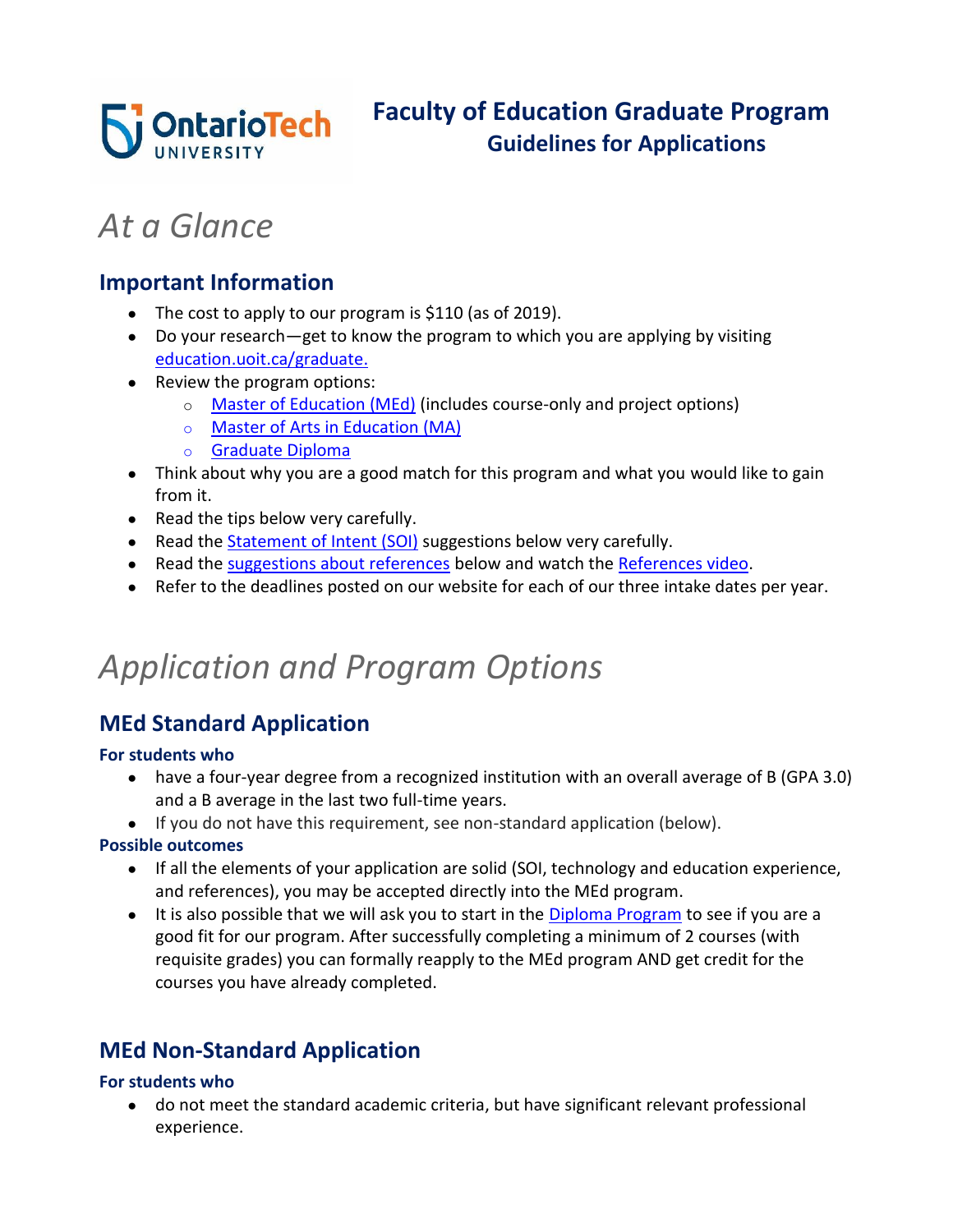#### **Key things to note**

- Include a detailed CV or resume.
- You will need to make a strong case for your educational AND technology experience.

#### **Possible outcomes**

- If all the elements of your application are exemplary (SOI, technology and education experience, and references), you may be accepted directly into the MEd program.
- It is also possible that we will ask you to start in the [Diploma Program](#page-1-1) to see if you are a good fit for our program. After successfully completing a minimum of 2 courses (with requisite grades) you can formally reapply for the MEd Program AND get credit for the courses you have already completed.

## <span id="page-1-0"></span>**MA Application**

### **For students who**

- $\bullet$  have a very strong academic standing: B+ to A- (GPA 3.3) or higher.
- have solid teaching/technology background because student may be required to be a Teaching Assistant (TA).
- have solid research experience because student may be required to be a Research Assistant (RA).

### **Key things to note**

- MA applicants **can apply for September entry only.**
- **Full-time** MA students are funded**.**
- You must include a detailed CV or resume.
- You will need to make a strong case for your educational AND technology experience.

## <span id="page-1-1"></span>**Graduate Diploma Application**

### **For students who**

- wish to pursue graduate-level courses without pursuing a full master's degree.
- wish to complete a Graduate Diploma for personal or professional advancement.
- are granted entry to the Diploma program as a possible pathway to a full master's degree.

# *Tips and Guidelines*

## <span id="page-1-2"></span>**Statement of Intent (SOI)**

- We need to assess whether you are a match for our program (communication skills, technology skills, and educational and professional experience).
- Provide a clear, thoughtful explanation of why our graduate program is a good fit for you.
- Provide detailed examples of how you have used technology in significant and meaningful ways.
- Provide a clear summary of your experiences as an educator or facilitator of instruction.
- We are looking for well-written, organized, focused statements and proper paragraphs.
- Limit your SOI to one or two pages—this may mean making judicious choices about what to include and how to organize your ideas.
- Make sure your SOI is free of spelling and grammatical errors—you may wish to check it with [Grammarly](https://www.grammarly.com/).